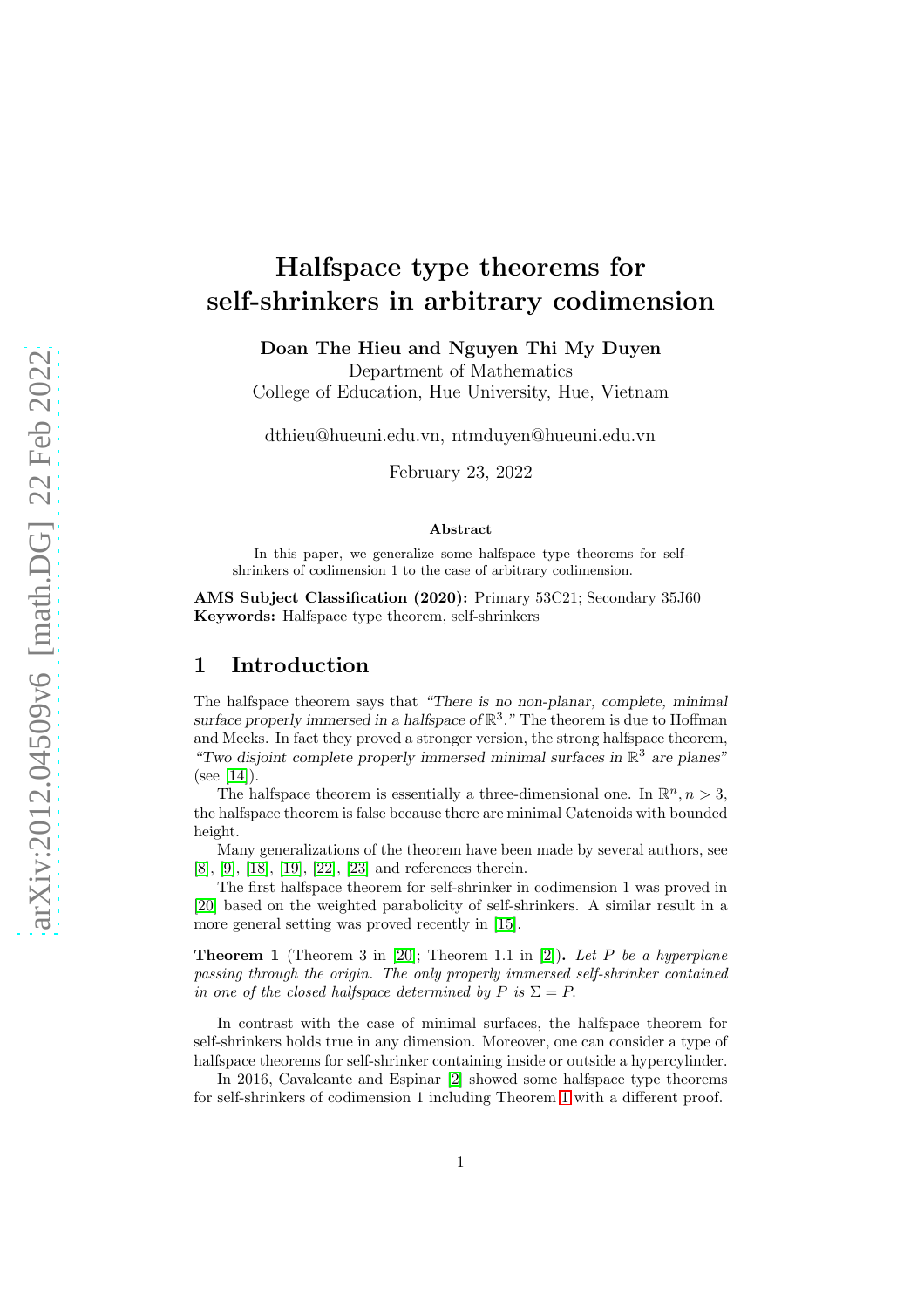Theorem 2 (Theorem 1.2 in [\[2\]](#page-9-2)). The only complete self-shrinker properly immersed in a closed cylinder  $\overline{B^{k+1}(R)} \times \mathbb{R}^{n-k} \subset \mathbb{R}^{n+1}$ , for some  $k \in \{1, \ldots, n\}$ and radius  $R, R \leq \sqrt{2k}$ , is the cylinder  $S^k(\sqrt{2k}) \times \mathbb{R}^{n-k}$ .

Theorem 3 (Theorem 1.3 in [\[2\]](#page-9-2)). The only complete self-shrinker properly immersed in an exterior closed cylinder  $\overline{E^{k+1}(R)} \times \mathbb{R}^{n-k} \subset \mathbb{R}^{n+1}$ , for some  $k \in \{1, \ldots, n\}$  and radius  $R, R \ge \sqrt{2k}$ , is the cylinder  $S^k(\sqrt{2k}) \times \mathbb{R}^{n-k}$ . Here  $E^{k+1}(R) = R^{k+1} - \overline{B^{k+1}(R)}.$ 

In 2018, Vieira and Zhou [\[26\]](#page-10-7) proved similar results, where spheres or balls center at the origin are replaced by ones with arbitrary centers and suitable radius. Recently, Imper, Pigola and Rimoldi [\[21\]](#page-10-8) recovered Cavalcante and Espinar's results with short proofs by using potential theoretic arguments.

The paper aims to generalize the above haflspace type results for codimension 1 self-shrinkers to the case of arbitrary codimension. The first step in our approach is somewhat similar to the one in [\[21\]](#page-10-8) for codimension 1 but the use of maximal principle for weighted superharmonic functions together with the weighted parabolicity of self-shrinkers is replaced by an application of a divergence theorem (Theorem [5\)](#page-4-0). In fact our proofs recovered some key formulas [\(9\)](#page-5-0), [\(10\)](#page-6-0), [\(13\)](#page-7-0) that are due Colding-Minicozzi [\[7\]](#page-9-3) for the case of codimension 1. Arezzo-Sun [\[1\]](#page-9-4) observed that these formulas are also true for the case of arbitrary codimension.

We would like to thank Vieire, Rimoldi, Rosales for introducing us to their interesting works and the others for helpful comments and suggestions.

# 2 Preliminaries

In this paper, we use the following notations

- 1.  $B^k(a, R)$ , the k-ball with center a and radius R;
- 2.  $E^k(a,R) = \mathbb{R}^k \overline{B^k(a,R)}$ , the complement of  $\overline{B^k(a,R)}$ ;
- 3.  $S^k(a, R)$ , the k-sphere with center a and radius R;
- 4.  $\overline{A}$ , the closure of the set A.

For simple, when the center of spheres or balls is the origin we write  $B^k(R)$ ,  $E^k(R)$ ,  $S^k(R)$ .

#### 2.1 Self-shrinkers

An *n*-dimensional submanifold  $\Sigma$  immersed in  $\mathbb{R}^m, m > n$ , is called a selfshrinker for the mean curvature flow (MCF), if

$$
\mathbf{H} = -\frac{1}{2}X^N,\tag{1}
$$

where **H** is the mean curvature vector of  $\Sigma$ , X is the position vector, and  $X^N$ denotes the normal part of X.

Self-shrinkers are self-similar solutions to MCF and play an important role in the study of singularities of the flow. For more information about self-shrinkers as well as singularities, we refer the readers to [\[5\]](#page-9-5), [\[6\]](#page-9-6), [\[16\]](#page-10-9), [\[17\]](#page-10-10).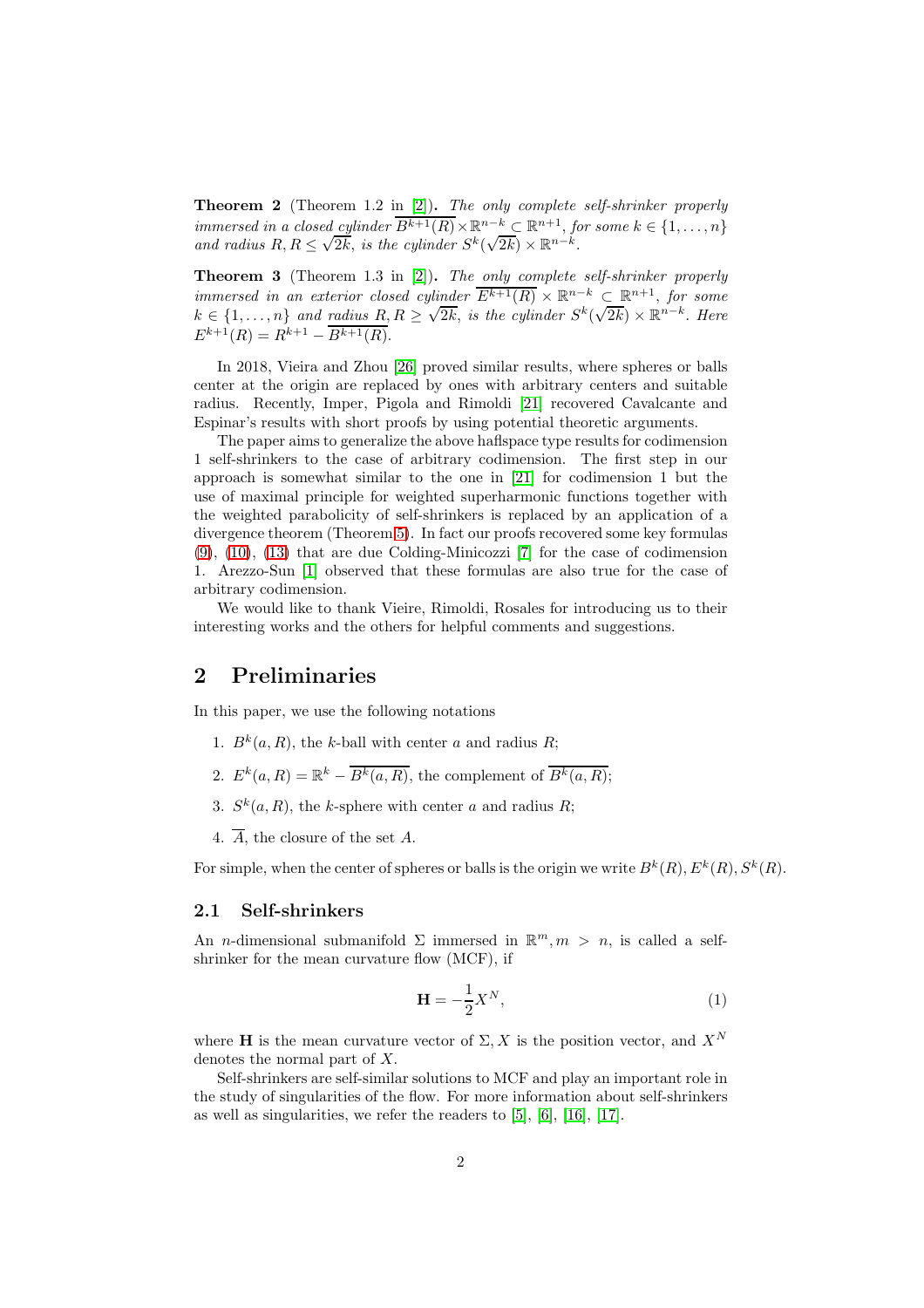A complete self-shrinker  $\Sigma^n$  in  $\mathbb{R}^m$  is said to have polynomial volume growth if there exist constants  $C_1$  and  $d_1$  such that for all  $R \geq 1$ , there holds

$$
Vol(Bm(R) \cap \Sigma) \le C_1 R^{d_1}.
$$
 (2)

In 2013, Cheng-Zhou [\[4\]](#page-9-7) and Ding-Xin [\[10\]](#page-9-8), proved that

"*A complete non-compact properly immersed self-shrinker*  $\Sigma^n$  in  $\mathbb{R}^m$ ,  $m > n$ , *has Euclidean volume growth at most, i.e.*

$$
\text{Vol}(B^m(R) \cap \Sigma) \leq CR^n
$$

*for*  $R \geq 1$ ."

#### 2.2 Some typical examples

It is not hard to verify all of the followings are n-dimensional complete selfshrinkers in  $\mathbb{R}^m$ .

- 1. An n-plane passing through the origin.
- 2.  $S^n(\sqrt{2n}) \subset \mathbb{R}^{n+1}$ .
- 3. The cylinder  $S^k(\sqrt{2k}) \times \mathbb{R}^{n-k} \subset \mathbb{R}^{n+1}, 0 < k < n$ .
- 4.  $S^{n_1}(\sqrt{2n_1}) \times S^{n_2}(\sqrt{2n_2}) \times \ldots \times S^{n_k}(\sqrt{2n_k}) \subset \mathbb{R}^{n+1}, n_1 + n_2 + \ldots + n_k = n.$
- 5.  $S^{n_1}(\sqrt{2n_1}) \times S^{n_2}(\sqrt{2n_2}) \times ... \times S^{n_k}(\sqrt{2n_k}) \times \mathbb{R}^p \subset \mathbb{R}^{n+1}, p \ge 1$  and  $n_1 + n_2 + \ldots + n_k + p = n$ .
- 6. *n*-dimensional complete minimal submanifolds of the sphere  $S^{m-1}(\sqrt{2n})$ (see Theorem 4.1 in [\[1\]](#page-9-4) or subsection 1.4 in [\[25\]](#page-10-11)).

For some more well-known results about complete self-shrinkers, we refer the readers to [\[7\]](#page-9-3), [\[17\]](#page-10-10), [\[20\]](#page-10-5) for the case of codimension 1 and [\[3\]](#page-9-9), [\[24\]](#page-10-12) for the case of arbitrary codimension.

#### 2.3 Some calculations

In this subsection, we calculate the surface divergence of some vector fields that will be used in the proofs of the main results. The calculations are straightforward, but for the sake of completeness we present them here.

Let  $e_1, e_2, \ldots, e_m$  be the coordinate vector fields for  $\mathbb{R}^m$ ,  $\Sigma^n$  be a complete self-shrinker in  $\mathbb{R}^m$ ,  $\{E_1, E_2, \ldots, E_n\}$  be an orthonormal basis for  $T_X \Sigma, X =$  $\sum_{i=1}^{m} x_i e_i$  be the position vector field and  $u = \sum_{i=1}^{k+1} x_i e_i, k \leq m-1$ . We have the following lemma.

#### Lemma 4. 1.

<span id="page-2-1"></span>
$$
\operatorname{div}_{\Sigma} X^T = n - \frac{1}{2} |X^N|^2. \tag{3}
$$

2.

<span id="page-2-0"></span>
$$
\operatorname{div}_{\Sigma} e_l^T = -\frac{1}{2} \langle X, e_l^N \rangle, \ l = 1, 2, \dots, m. \tag{4}
$$

3.

<span id="page-2-2"></span>
$$
\operatorname{div}_{\Sigma} x_l e_l^T = |e_l^T|^2 - \frac{1}{2} x_l \langle X, e_l^N \rangle, \ l = 1, 2, \dots, m. \tag{5}
$$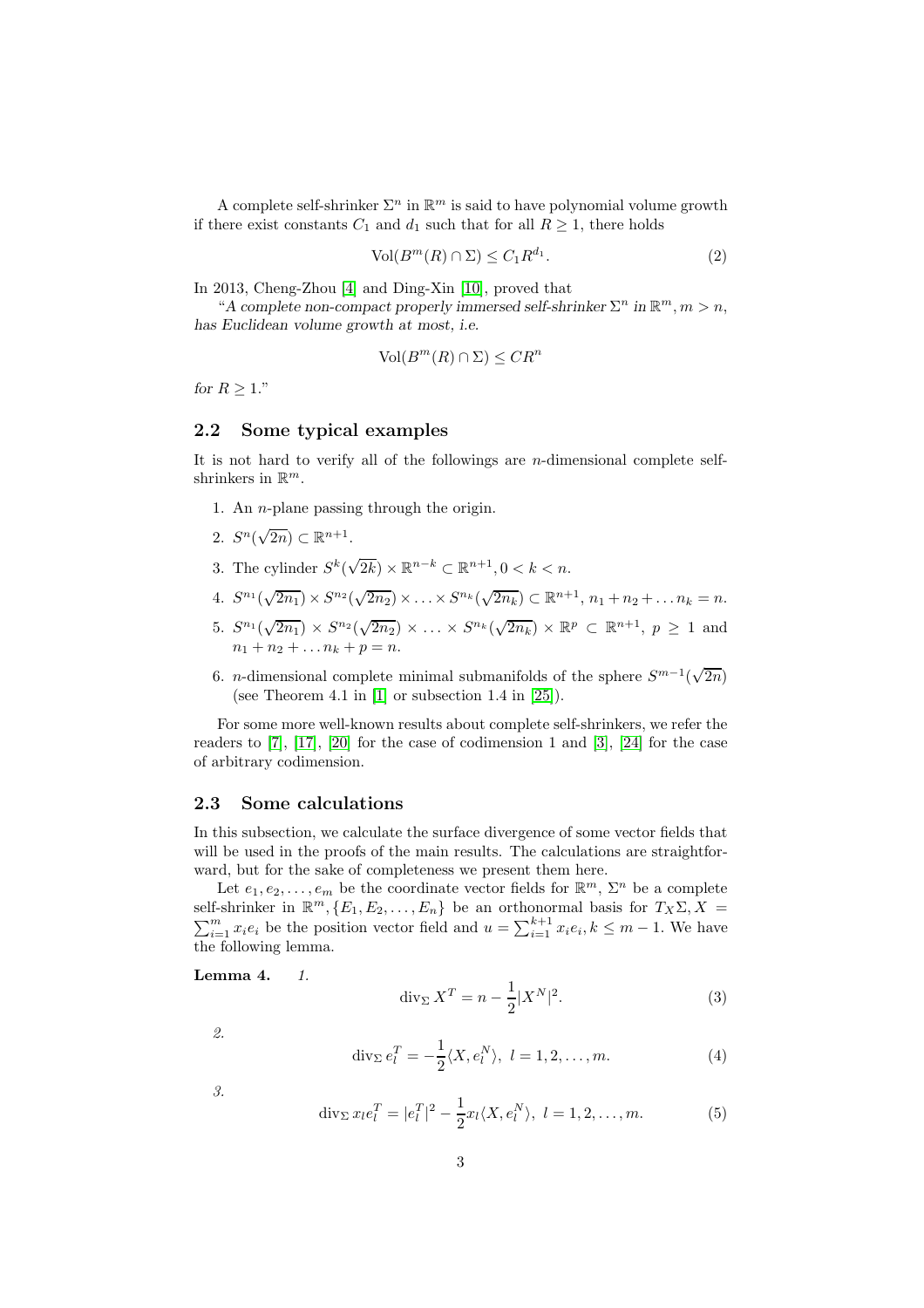4.

$$
\operatorname{div}_{\Sigma} u^T = (k+1) - \frac{1}{2} |u^N|^2 - \sum_{i=1}^{k+1} |e_i^N|^2. \tag{6}
$$

5.

<span id="page-3-0"></span>
$$
\operatorname{div}_{\Sigma} \frac{1}{|u|} u^T = \frac{1}{|u|} \left[ k - \frac{1}{2} |u^N|^2 - \sum_{i=1}^{k+1} |e_i^N|^2 + \frac{|u^N|^2}{|u|^2} \right]. \tag{7}
$$

Proof. We use the summation convention.

1. We have

$$
\operatorname{div}_{\Sigma} X = n,
$$

and

$$
\begin{aligned} \operatorname{div}_{\Sigma} X^N &= \langle E_i, \nabla_{E_i} X^N \rangle = \nabla_{E_i} \langle E_i, X^N \rangle - \langle \nabla_{E_i} E_i, X^N \rangle \\ &= \nabla_{E_i} (0) - \langle (\nabla_{E_i} E_i)^N, X \rangle = -\langle \mathbf{H}, X \rangle = \frac{1}{2} |X^N|^2. \end{aligned}
$$

Therefore,

$$
\operatorname{div}_{\Sigma} X^T = n - \frac{1}{2} |X^N|^2.
$$

2.

$$
\operatorname{div}_{\Sigma} e_l^T = \operatorname{div}_{\Sigma} e_l - \operatorname{div}_{\Sigma} e_l^N = 0 - \langle E_i, \nabla_{E_i} e_l^N \rangle
$$
  
=  $\langle \nabla_{E_i} E_i, e_l^N \rangle = \langle (\nabla_{E_i} E_i)^N, e_l \rangle = \langle \mathbf{H}, e_l \rangle$   
=  $-\frac{1}{2} \langle X, e_l^N \rangle$ .

3.

$$
\operatorname{div}_{\Sigma} x_l e_l^T = \operatorname{div}_{\Sigma} x_l e_l - \operatorname{div}_{\Sigma} x_l e_l^N = |e_l^T|^2 - \langle E_i, \nabla_{E_i} x_l e_k^N \rangle
$$
  
=  $|e_l^T|^2 + \langle (\nabla_{E_i} E_i)^N, x_l e_l \rangle = |e_l^T|^2 + \langle \mathbf{H}, x_l e_l \rangle$   
=  $|e_l^T|^2 - \frac{1}{2} x_l \langle X, e_l^N \rangle.$ 

4. For  $v \in T_p \Sigma$ ,

$$
\nabla_v u = \pi_1(v) = \langle v, e_1 \rangle e_1 + \langle v, e_2 \rangle e_2 + \dots, \langle v, e_{k+1} \rangle e_{k+1}.
$$

We have

$$
\text{div}_{\Sigma}(u) = \langle E_i, \nabla_{E_i} u \rangle = \sum_{j=1}^{k+1} \sum_{i=1}^n \langle E_i, e_j \rangle^2
$$

$$
= \sum_{j=1}^{k+1} |e_j^T|^2 = (k+1) - \sum_{j=1}^{k+1} |e_j^N|^2,
$$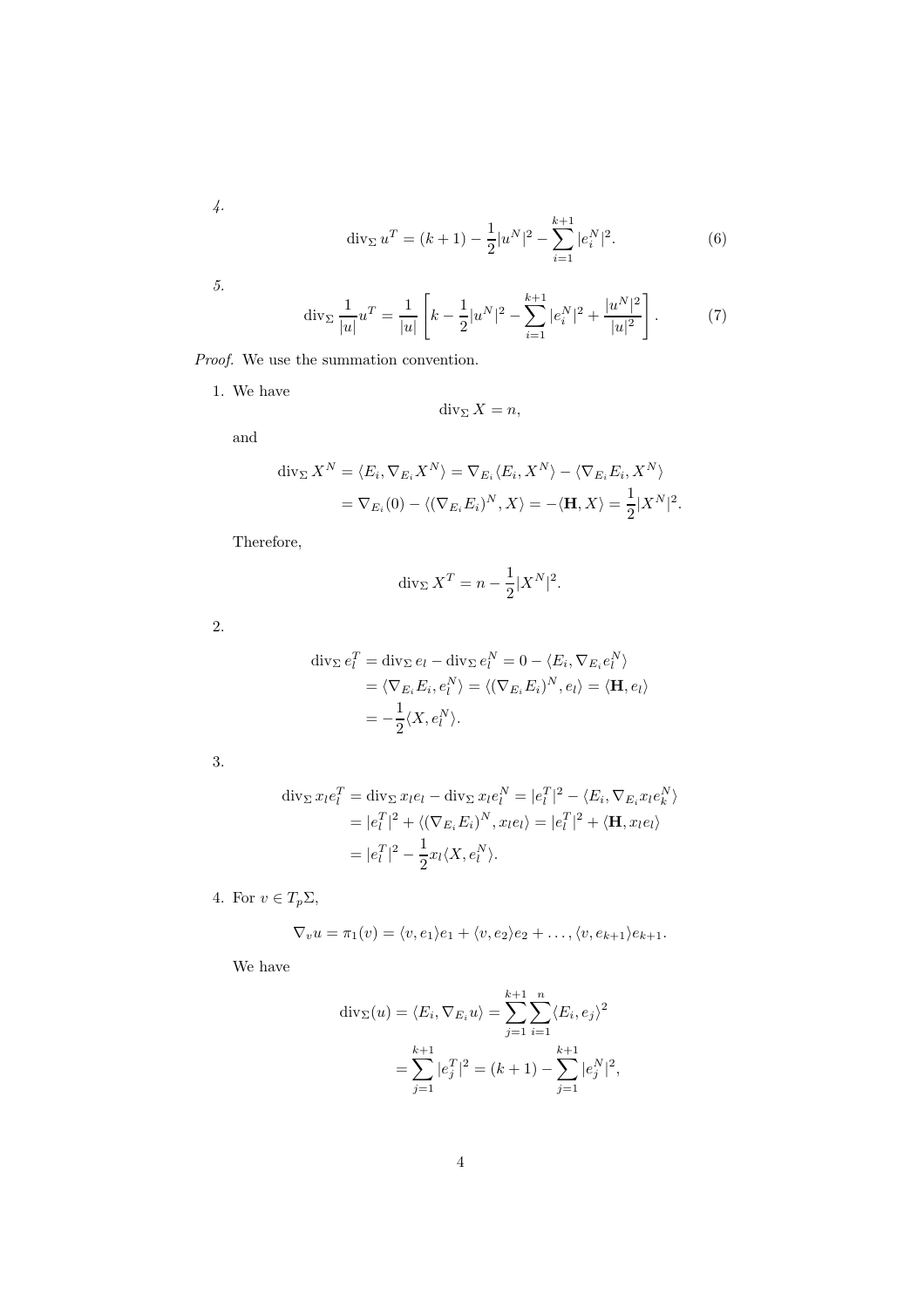and

$$
\operatorname{div}_{\Sigma} u^N = \langle E_i, \nabla_{E_i} u^N \rangle = \nabla_{E_i} \langle E_i, u^N \rangle - \langle \nabla_{E_i} E_i, u^N \rangle
$$
  
=  $\nabla_{E_i}(0) - \langle (\nabla_{E_i} E_i)^N, u \rangle = -\langle \mathbf{H}, u \rangle = \frac{1}{2} |u^N|^2.$ 

Therefore,

$$
\operatorname{div}_{\Sigma} u^T = (k+1) - \frac{1}{2} |u^N|^2 - \sum_{i=1}^{k+1} |e_i^N|^2.
$$

5.

$$
\operatorname{div}_{\Sigma} \frac{1}{|u|} u^T = \langle \nabla_{\Sigma} \frac{1}{|u|}, u^T \rangle + \frac{1}{|u|} \operatorname{div} u^T
$$
  
=  $-\frac{|u^T|^2}{|u|^3} + \frac{1}{|u|} [(k+1) - \frac{1}{2} |u^N|^2 - \sum_{i=1}^{k+1} |e_i^N|^2]$   
=  $\frac{1}{|u|} \left[ k - \frac{1}{2} |u^N|^2 - \sum_{i=1}^{k+1} |e_i^N|^2 + \frac{|u^N|^2}{|u|^2} \right].$ 

# 3 Results

In this section,  $\Sigma$  is assumed to be an *n*-dimensional complete (without boundary) self-shrinker properly immersed in  $\mathbb{R}^m, m > n$ .

The condition of polynomial volume growth is essential for using an integral formula that is similar to the generalized divergence theorem for compact manifolds. We have the following theorem.

<span id="page-4-0"></span>**Theorem 5.** Let F be a smooth tangent vector field on  $\Sigma$ . For every  $X \in \Sigma$ , if  $|\text{div}_{\Sigma} F(X)| \leq C_2 |X|^{d_2}$ , where  $C_2$  is a positive constant and  $d_2$  is a positive integer, then

$$
\int_{\Sigma} \operatorname{div}_{\Sigma} \left( e^{-\frac{X^2}{4}} F \right) dV = 0. \tag{8}
$$

*Proof.* We only need to prove for the case  $\Sigma$  is non-compact. Since  $\Sigma$  is proper,  $\partial(B_R \cap \Sigma) \neq \emptyset$  when R is large enough. Since F is tangent to  $\Sigma$ , the generalized divergence theorem for  $e^{-\frac{X^2}{4}}F$  yields

$$
\int_{B_R \cap \Sigma} \operatorname{div}_{\Sigma} (e^{-\frac{X^2}{4}} F) dV = e^{-\frac{R^2}{4}} \int_{\partial (B_R \cap \Sigma)} \langle F, \nu \rangle dA.
$$

Taking the limit when  $R \to \infty$ , the theorem is proved because

$$
\lim_{R \to \infty} e^{-\frac{R^2}{4}} \left| \int_{\partial (B_R \cap \Sigma)} \langle F, \nu \rangle dA \right| = \lim_{R \to \infty} e^{-\frac{R^2}{4}} \left| \int_{B_R \cap \Sigma} \text{div}_{\Sigma} F dV \right|
$$
  

$$
\leq \lim_{R \to \infty} e^{-\frac{R^2}{4}} C_2 |X|^{d_2} \int_{B_R \cap \Sigma} dV
$$
  

$$
\leq \lim_{R \to \infty} e^{-\frac{R^2}{4}} C_1 C_2 R^{d_1 + d_2} = 0.
$$

 $\Box$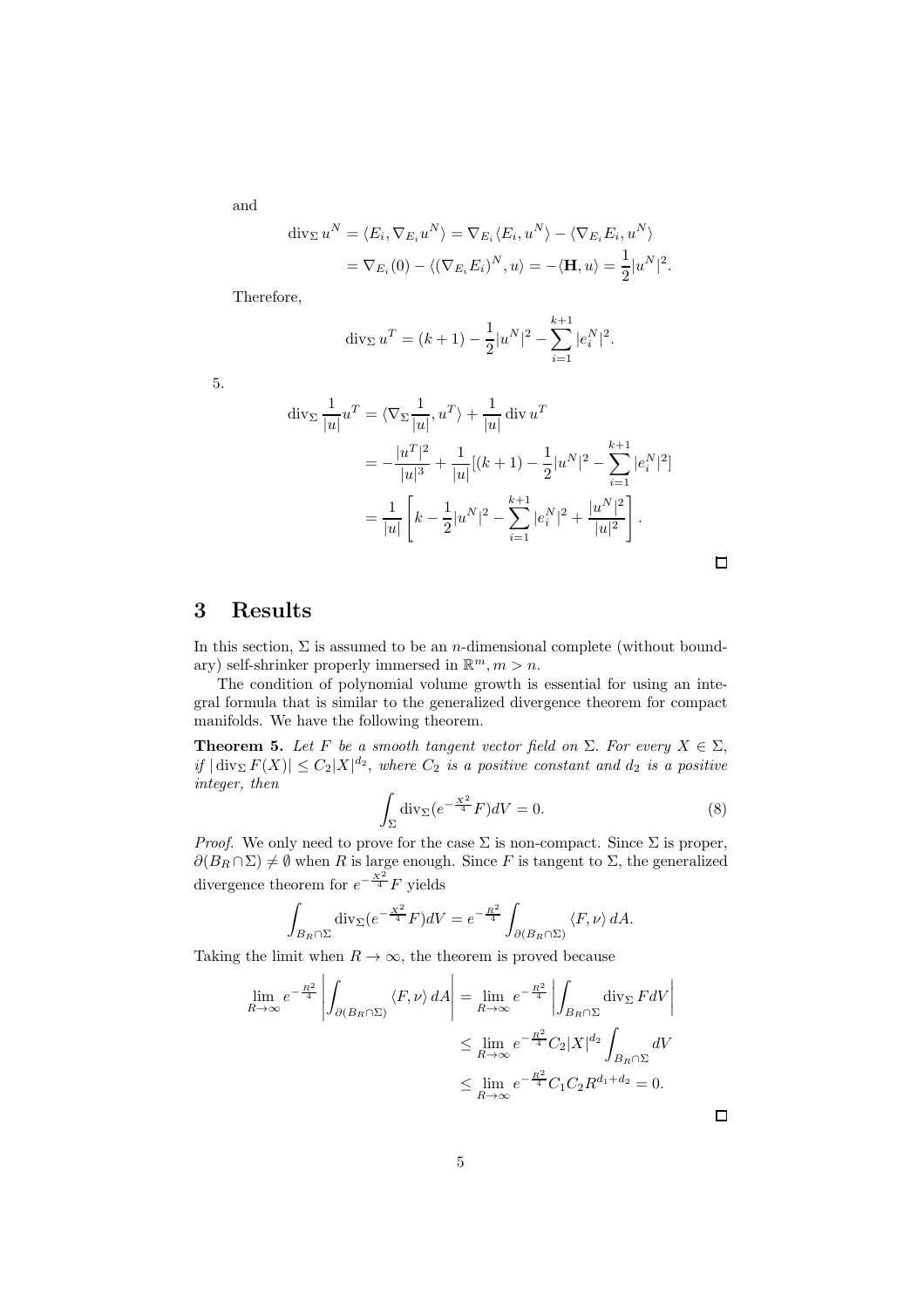Applying Theorem [5](#page-4-0) with suitable choices of tangent vector fields  $F$ , we obtain the main results of the paper.

### 3.1 Half space type result w.r.t. hyperplanes

The following theorem says that  $\Sigma$  intersects every hyperplane passing through the origin.

<span id="page-5-1"></span>**Theorem 6.** Let P be a hyperplane passing through the origin. If  $\Sigma$  lies in a closed halfspace determined by P, then  $\Sigma \subset P$ .

*Proof.* Without loss of generality, we can suppose that  $P$  is the hyperplane  $x_m = 0$  and  $\Sigma$  is in the closed half space  $\{(x_1, x_2, \ldots, x_m) : x_m \geq 0\}.$ By  $(4)$ ,

$$
\operatorname{div}_{\Sigma} (e^{-\frac{X^2}{4}} e_m^T) = e^{-\frac{X^2}{4}} \operatorname{div}_{\Sigma} e_m^T - e^{-\frac{X^2}{4}} \frac{1}{2} \langle X, e_m^T \rangle
$$

$$
= -\frac{1}{2} e^{-\frac{X^2}{4}} \left[ \langle X, e_m^N \rangle + \langle X, e_m^T \rangle \right]
$$

$$
= -\frac{1}{2} e^{-\frac{X^2}{4}} x_m.
$$

Then Theorem [5](#page-4-0) applying for  $F = e_m^T$  yields (see [\[7\]](#page-9-3) for the case of codimension 1, also see [\[1\]](#page-9-4))

<span id="page-5-0"></span>
$$
\int_{\Sigma} e^{-\frac{X^2}{4}} x_m dV = 0. \tag{9}
$$

Therefore,  $x_m = 0$ , i.e.  $\Sigma \subset P$ .

**Remark 7.** If  $n = m - 1$ , then  $\Sigma = P$  ([\[20\]](#page-10-5), Theorem 3; [\[2\]](#page-9-2), Theorem 1.1).

<span id="page-5-2"></span>Corollary 8. If there exist  $m - n$  orthonormal vectors  $v_1, v_2, \ldots, v_{m-n}$  such that for  $i = 1, 2, ..., m - n, \langle X, v_i \rangle$  does not change sign, then  $\Sigma$  is an n-plane passing through the origin.

*Proof.* Without loss of generality, we can assume that  $v_i = e_{n+i}$  if  $\langle X, v_i \rangle \geq 0$ and  $v_i = -e_{n+i}$  if  $\langle X, v_i \rangle \leq 0$ . The assumption guarantees that  $\Sigma$  is in the closed halfspace  $\{(x_1, x_2, \ldots, x_m) : x_{n+i} \geq 0, i = 1, 2, \ldots, m-n\}$ . The proof is then followed by applying Theorem 6 in turn for  $v_1, v_2, \ldots, v_{m-n}$ . then followed by applying Theorem [6](#page-5-1) in turn for  $v_1, v_2, \ldots, v_{m-n}$ .

Based on the Bernstein result for self-shrinkers of codimension 1, *"An entire graphic self-shrinker must be a hyperplane passing through the origin"* (see [\[11\]](#page-9-10), [\[27\]](#page-10-13), [\[13\]](#page-10-14)), and with the same argument as in the proof of Corollary [8,](#page-5-2) we have the following.

Corollary 9 (A Bernstein type theorem). Let  $F : \mathbb{R}^n \to \mathbb{R}^{m-n}, F(\mathbf{x}) =$  $(f_1(\mathbf{x}), f_2(\mathbf{x}), \ldots, f_{m-n}(\mathbf{x}))$  be a smooth function and  $\Sigma = \{(\mathbf{x}, F(\mathbf{x})): \mathbf{x} \in \mathbb{R}^n\}$ be its graph. If there exist at least  $(m - n - 1)$  functions  $f_i$  that do not change sign, then  $\Sigma$  is an n-plane passing through the origin.

 $\Box$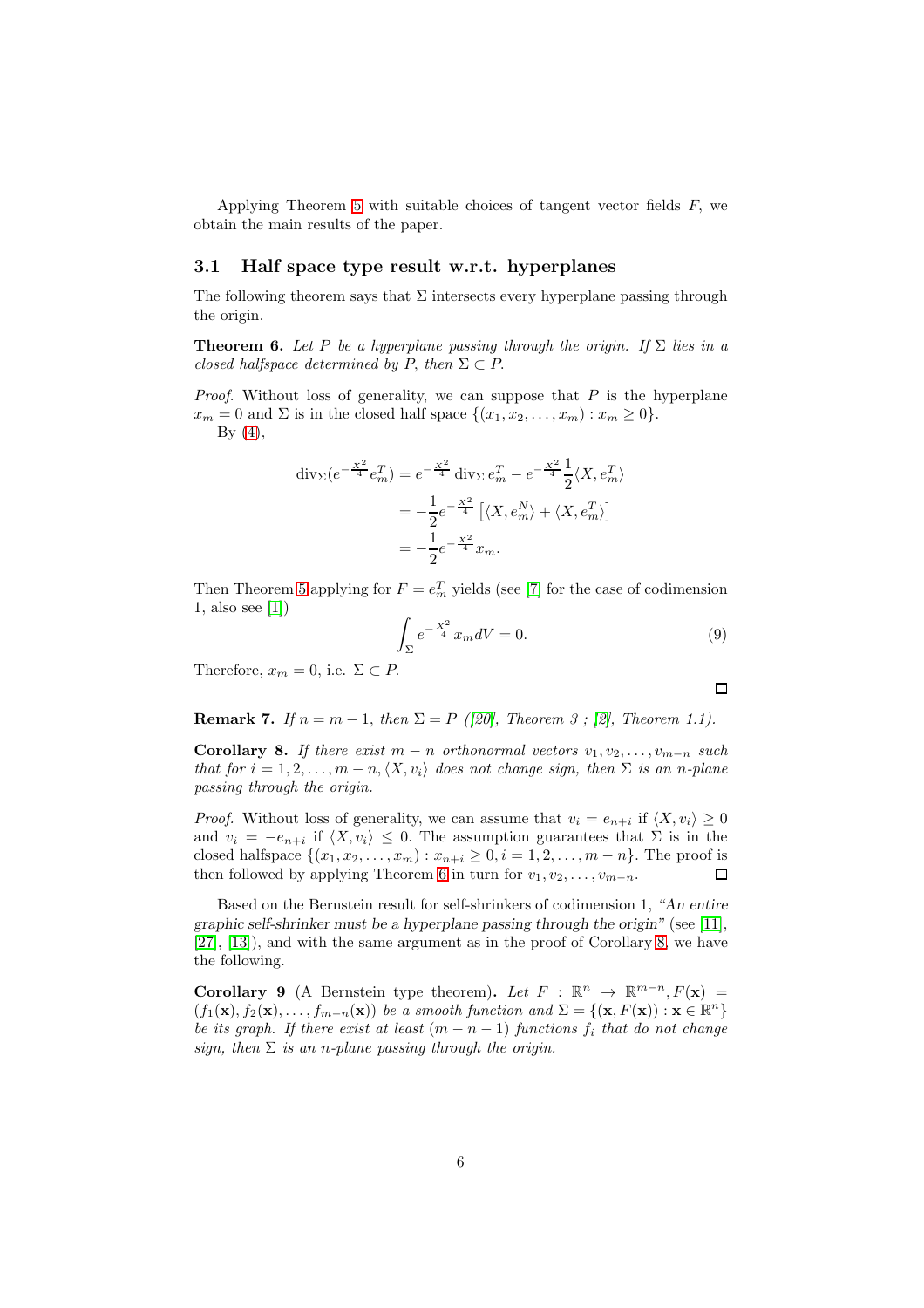#### 3.2 Self-shrinkers inside or outside a ball

The following theorem says that a complete properly immersed self-shrinker  $\Sigma^n$ and  $S^{m-1}(\sqrt{2n})$  must be intersected.

<span id="page-6-2"></span>**Theorem 10.** If  $\Sigma \subset \overline{E^m(\sqrt{2n})}$  or  $\Sigma \subset \overline{B^m(\sqrt{2n})}$ , then  $\Sigma$  is compact and  $\Sigma \subset S^{m-1}(\sqrt{2n}),$  i.e.  $\Sigma$  is a minimal submanifold of  $S^{m-1}(\sqrt{2n})$ . Moreover, if  $n = m - 1$ , then  $\Sigma = S^n(\sqrt{2n})$ .

Proof. By  $(3)$ ,

$$
\operatorname{div}_{\Sigma} (e^{-\frac{X^2}{4}} X^T) = e^{-\frac{X^2}{4}} \operatorname{div}_{\Sigma} X^T - e^{-\frac{X^2}{4}} \langle \frac{1}{2} X, X^T \rangle
$$
  
=  $e^{-\frac{X^2}{4}} (n - \frac{1}{2} |X^N|^2) - e^{-\frac{X^2}{4}} \frac{1}{2} |X^T|^2$   
=  $e^{-\frac{X^2}{4}} (n - \frac{1}{2} |X|^2).$ 

Applying Theorem [5](#page-4-0) with  $F = X^T$  (see [\[7\]](#page-9-3) for the case of codimension 1, also see  $[1]$ ,

<span id="page-6-0"></span>
$$
\int_{\Sigma} e^{-\frac{X^2}{4}} (n - \frac{1}{2}|X|^2) dV = 0.
$$
\n(10)

If  $\Sigma \subset \overline{E^m(\sqrt{2n})}$   $(\Sigma \subset \overline{B^m(\sqrt{2n})})$ , then  $2n - |X|^2 \leq 0$   $(2n - |X|^2 \geq 0)$ . By [\(10\)](#page-6-0), it follows that  $2n - |X|^2 = 0$ , i.e.  $\Sigma \subset S^{m-1}(\sqrt{2n})$ . Since  $\Sigma$  is proper, it must be compact.  $\Box$ 

The case of  $n = m - 1$  is obvious.

The following theorem can be seen as an arbitrary codimension version of Theorem 1 in [\[26\]](#page-10-7). Here the proof is also applied for the case of self-shrinkers are outside of spheres.

**Theorem 11.** 1. Any complete self-shrinker  $\Sigma^n$  properly immersed in  $\mathbb{R}^m$ ,  $m >$ n, intersects all members of the collection C given by

$$
C := \{ S^{m-1}(a, \sqrt{2n+|a|^2}) : a \text{ is a vector in } \mathbb{R}^m \}.
$$

2. If the  $\Sigma$  lies in  $B^m(a,\sqrt{2n+|a|^2})$  or in  $\mathbb{R}^m - B^m(a,\sqrt{2n+|a|^2})$  then  $\Sigma \subset \mathcal{S}_{\bullet}^{m-1}(a,\sqrt{2n+|a|^2})$ . Moreover, if  $n = m-1$ , then  $\Sigma$  is the sphere  $S^n(\sqrt{2n}).$ 

Proof. From [\(9\)](#page-5-0), it follows that

<span id="page-6-1"></span>
$$
\int_{\Sigma} e^{-\frac{X^2}{4}} \langle X, a \rangle dV = 0.
$$
\n(11)

Therefore, [\(10\)](#page-6-0) and [\(11\)](#page-6-1) yields

$$
\int_{\Sigma} e^{-\frac{X^2}{4}} (|X - a|^2 - (2n + |a|^2)) dV = 0.
$$
 (12)

The theorem is proved easily by some arguments as in the proof of Theorem [10.](#page-6-2) Note that, for codimension 1 case, the sphere  $S^n(a, \sqrt{2n + |a|^2})$  is a self-shrinker if and only if  $a = 0$ .  $\Box$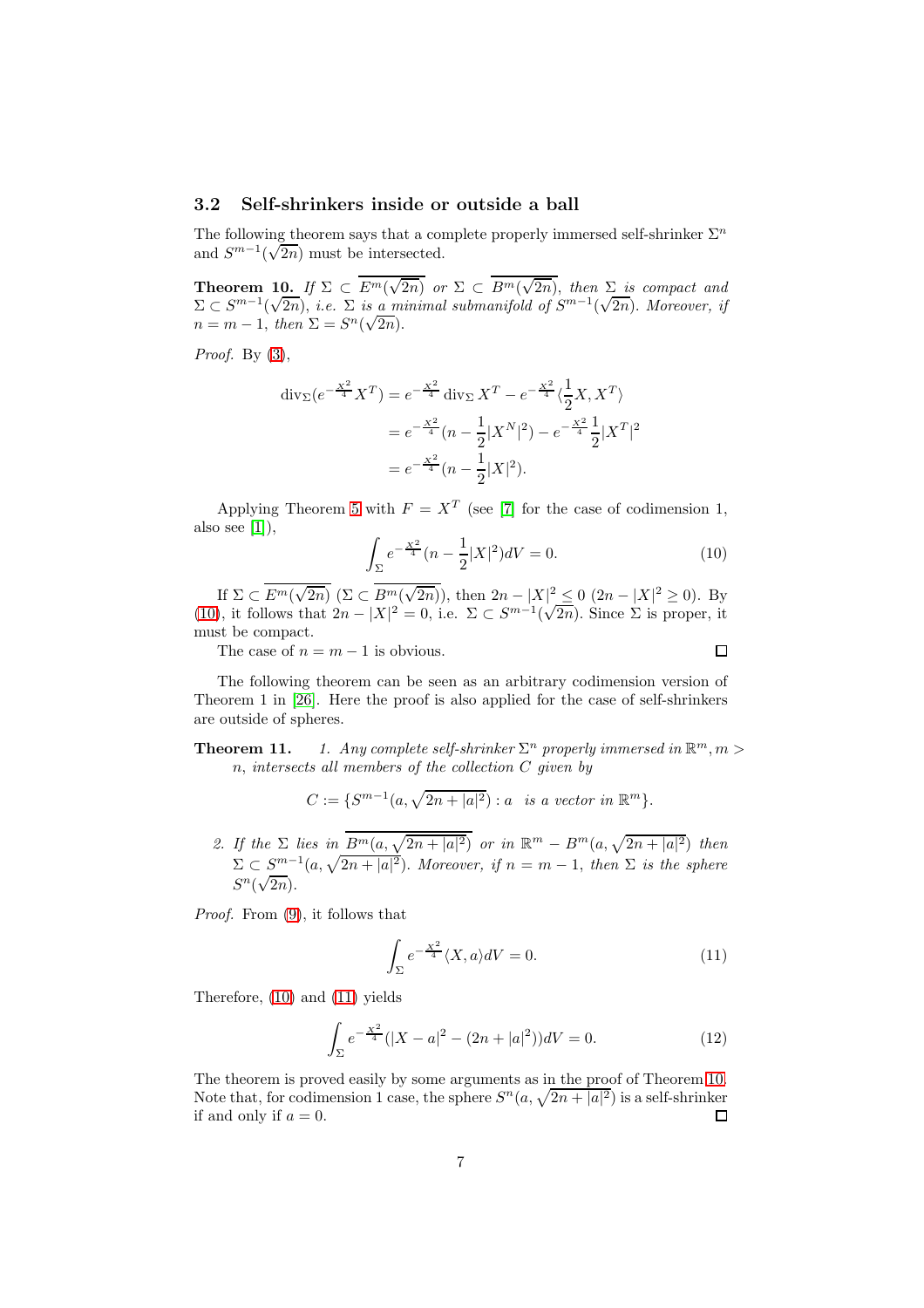Remark 12. Theorem 5.1 in [\[12\]](#page-9-11) shows another version of Theorem [10,](#page-6-2) where self-shrinkers are assumed to be parabolic instead of proper. And a different proof of Theorem [10,](#page-6-2) stated in terms of  $\lambda$ -self-shrinkers, was also done in [\[12\]](#page-9-11) (Theorem 6.3).

#### 3.3 Half space type results w. r. t. cylinders

**Theorem 13** (Self-shrinker inside a hypercylinder). Let  $k \in \{m - n, ..., m - n\}$  $2\}, p = m - k - 1$  and  $R = \sqrt{2(n-p)}$ . If  $\Sigma$  is inside the closed cylinder  $\overline{B^{k+1}(R)} \times \mathbb{R}^p$ , then  $\Sigma \subset S^k(R) \times \mathbb{R}^p$ .

Proof. By  $(5)$ 

$$
\operatorname{div}_{\Sigma} (e^{-\frac{X^2}{4}} x_i e_i^T) = e^{-\frac{X^2}{4}} \left[ \operatorname{div}_{\Sigma} (x_i e_i^T) - \frac{1}{2} \langle X, x_i e_i^T \rangle \right]
$$
  
=  $e^{-\frac{X^2}{4}} \left[ |e_i^T|^2 - \frac{1}{2} x_i \langle X, e_i^N \rangle - \frac{1}{2} x_i \langle X, e_i^T \rangle \right]$   
=  $e^{-\frac{X^2}{4}} \left[ |e_i^T|^2 - \frac{1}{2} x_i^2 \right].$ 

Applying Theorem [5](#page-4-0) with  $F = x_i e_i^T$ , we have (see [\[7\]](#page-9-3) for the case of codimension 1, also see [\[1\]](#page-9-4))

<span id="page-7-0"></span>
$$
\int_{\Sigma} e^{-\frac{X^2}{4}} x_i^2 dV = 2 \int_{\Sigma} e^{-\frac{X^2}{4}} |e_i^T|^2 dV.
$$
 (13)

Let  $\{e_1, e_2, \ldots, e_m\}$  be the standard basis in  $\mathbb{R}^m$ , where  $\{e_1, e_2, \ldots, e_{k+1}\} \subset \mathbb{R}^{k+1}$  and  $\{e_{k+2}, e_{k+3}, \ldots, e_m\} \subset \mathbb{R}^p$ . Denote  $X = (u, v)$ , where  $u \in \mathbb{R}^{k+1}$ ,  $v \in$  $\mathbb{R}^p$ .

By  $(10)$  and  $(13)$ , we get

$$
\int_{\Sigma} e^{-\frac{X^2}{4}} \left[ |X|^2 - 2n - \sum_{i=k+2}^m x_i^2 \right] dV = \int_{\Sigma} e^{-\frac{X^2}{4}} [|u|^2 - 2n] dV
$$

$$
= -2 \int_{\Sigma} e^{-\frac{X^2}{4}} \sum_{i=k+2}^m |e_i^T|^2 dV.
$$

Since  $|e_i^T|^2 = 1 - |e_i^N|^2$ , it follows that

$$
\int_{\Sigma} e^{-\frac{X^2}{4}} \left[ |u|^2 - R^2 \right] dV = 2 \int_{\Sigma} e^{-\frac{X^2}{4}} \sum_{i=k+2}^m |e_i^N|^2 dV \ge 0.
$$

The assumption that  $\Sigma$  is inside the closed cylinder  $\overline{B^{k+1}(R)} \times \mathbb{R}^p$ , means

$$
|u|^2 - R^2 \le 0.
$$

Therefore,

$$
|u|^2 - R^2 = 0,
$$

i.e.  $\Sigma \subset S^k(R) \times \mathbb{R}^p$ .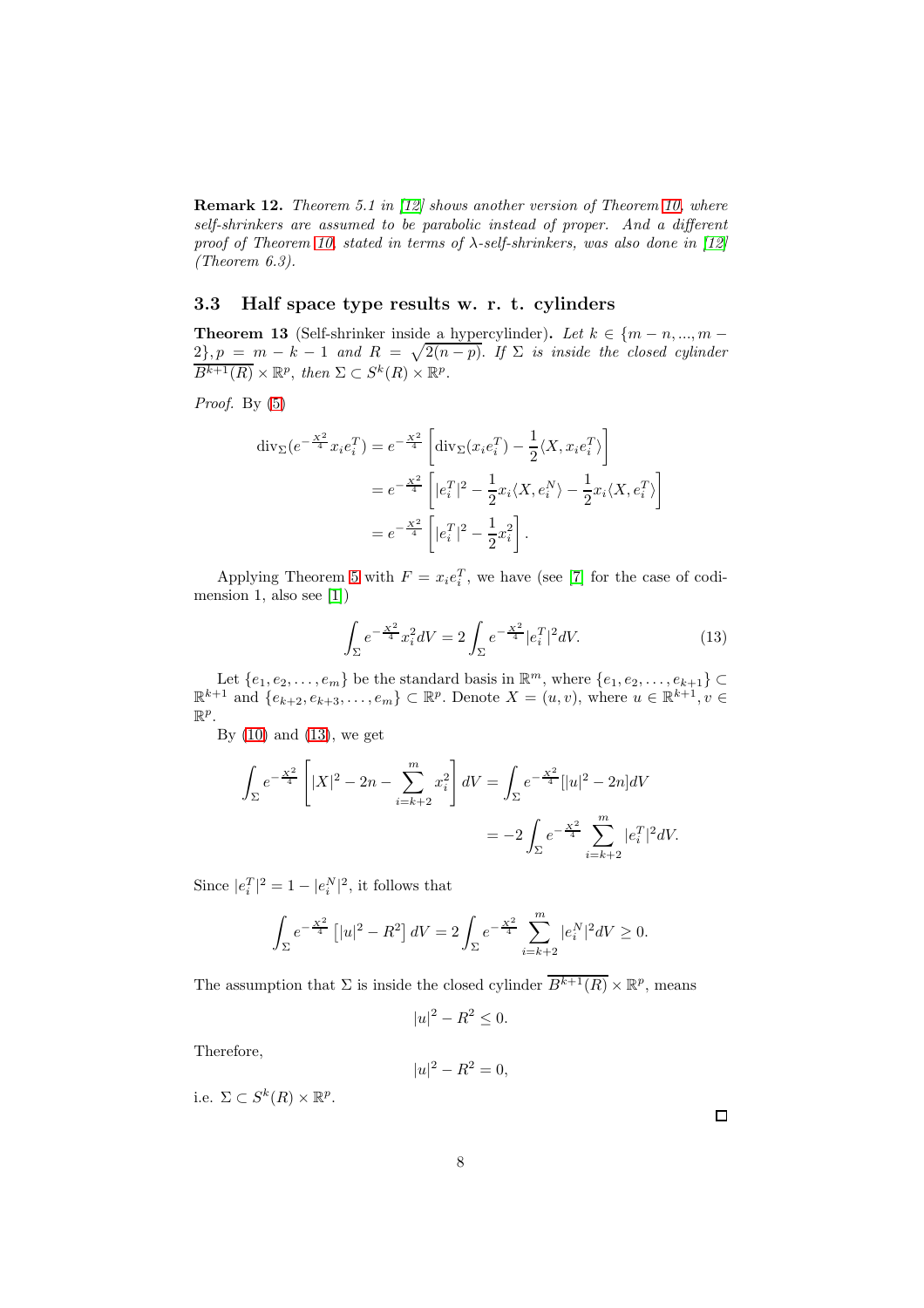**Remark 14.** 1. We see in the above proof that  $e_i^N = 0$ , i.e.  $e_i = e_i^T$ ,  $i = k +$  $2, \ldots, m$ . Therefore,  $\Sigma = \Gamma \times \mathbb{R}^p$ , where  $\Gamma \subset S^k$  is an  $(n-p)$ -dimensional self-shrinker, i.e. an  $(n-p)$ -dimensional minimal submanifold of  $S^k$ .

2. If  $n = m - 1$ , then  $\Sigma = S^k(\sqrt{2k}) \times \mathbb{R}^{n-k}$  ([\[2\]](#page-9-2), Theorem 1.2).

**Theorem 15** (Self-shrinker outside a hypercylinder). Let  $k \in \{1, ..., n\}$ . If  $\Sigma$  is contained in  $\overline{E^{k+1}(\sqrt{2k})} \times \mathbb{R}^{m-k-1}$ , then  $\Sigma \subset S^k(\sqrt{2k}) \times \mathbb{R}^{m-k-1}$ .

*Proof.* Let  $u = \sum_{i=1}^{k+1} x_i e_i$ . By [\(7\)](#page-3-0)

$$
\operatorname{div}_{\Sigma} (e^{-\frac{X^2}{4}} \frac{1}{|u|} u^T) = \left[ e^{-\frac{X^2}{4}} \operatorname{div}_{\Sigma} (\frac{1}{|u|} u^T) - \frac{1}{2} \langle X, \frac{u^T}{|u|} \rangle \right]
$$
  
=  $e^{-\frac{X^2}{4}} \frac{1}{|u|} \left[ k - \frac{1}{2} |u|^2 - \sum_{i=1}^{k+1} |e_i^N|^2 + \frac{|u^N|^2}{|u|^2} \right].$ 

It is not hard to check that

$$
\sum_{i=1}^{k+1} |e_i^N|^2 \ge \frac{|u^N|^2}{|u|^2}.
$$

Indeed, we have

$$
|u^N|^2 = \left| \sum_{i=1}^{k+1} x_i e_i^N \right|^2 = \sum_{i=1}^{k+1} x_i^2 |e_i^N|^2 + 2 \sum_{i \neq j} x_i x_j \langle e_i^N, e_j^N \rangle
$$
  

$$
\leq \sum_{i=1}^{k+1} x_i^2 |e_i^N|^2 + \sum_{i \neq j} x_i^2 |e_j^N|^2
$$
  

$$
\leq \left( \sum_{i=1}^{k+1} x_i^2 \right) \left( \sum_{i=1}^{k+1} |e_i^N|^2 \right) = |u|^2 \left( \sum_{i=1}^{k+1} |e_i^N|^2 \right).
$$

Applying Theorem [5](#page-4-0) with  $F = \frac{1}{1}$  $\frac{1}{|u|}u^T$ 

$$
\int_{\Sigma} e^{-\frac{X^2}{4}} \frac{1}{|u|} (2k - |u|^2) dV \ge 0.
$$
 (14)

But the assumption that  $\Sigma$  is in  $\overline{E^{k+1}(\sqrt{2k})} \times \mathbb{R}^{m-k-1}$  means

$$
|u|^2 - 2k \ge 0
$$

Therefore,  $|u|^2 - 2k = 0$ , i.e.  $\Sigma \subset S^k(\sqrt{2k}) \times \mathbb{R}^{m-k-1}$ .

**Remark 16.** If 
$$
n = m - 1
$$
, then  $\Sigma = S^k(\sqrt{2k}) \times \mathbb{R}^{n-k}$  ([2], Theorem 1.3).

With the same arguments as in the proof of Theorem 11, we have the following theorem (see Colollary 1, [\[26\]](#page-10-7) for the case of codimension 1).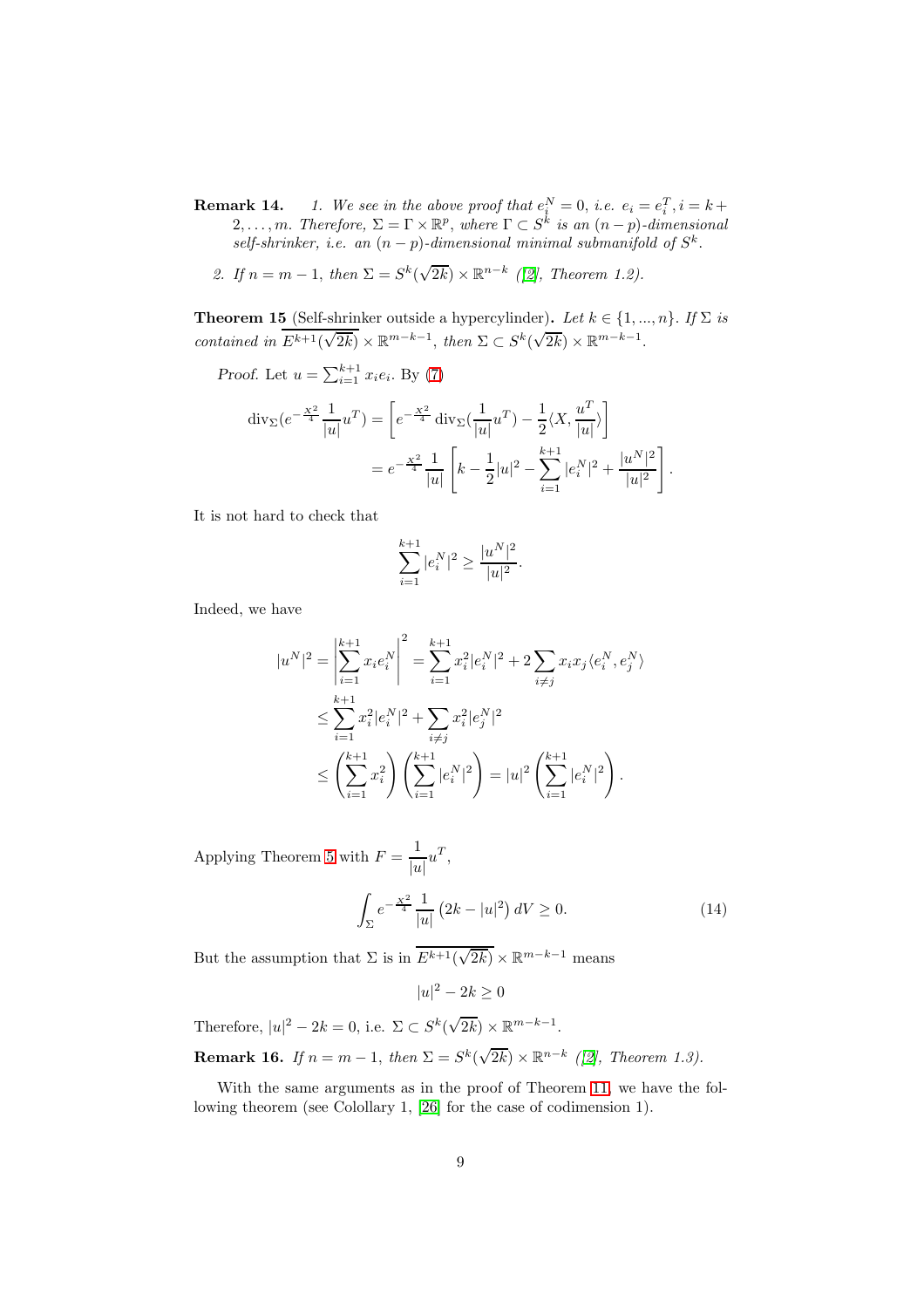**Theorem 17.** 1. If the self-shrinker  $\Sigma^n$  lies inside the closed cylinder

$$
B^{k+1}(a,\sqrt{2(n-p)+|a|^2})\times\mathbb{R}^p,
$$

where  $a \in \mathbb{R}^{k+1}$ , then  $\Sigma \subseteq S^k(a, \sqrt{2(n-p)+|a|^2}) \times \mathbb{R}^p$ . Moreover, if  $n = m - 1$ , then  $\Sigma = S^k(\sqrt{2k}) \times \mathbb{R}^{n-k}$ .

2. The self-shrinker cannot lie outside the closed cylinder

$$
\overline{B^{k+1}(a,\sqrt{2(k+1)+|a|^2})}\times\mathbb{R}^p,
$$

for any vector a in  $\mathbb{R}^{k+1}$ .

## <span id="page-9-4"></span>References

- [1] C. Arezzo and J. Sun, *Self-shrinkers for the mean curvature flow in arbitrary codimension*, Math. Z. 274 (2013), no. 3-4, 993-1027.
- <span id="page-9-2"></span>[2] M. P. Cavalcante and J. M. Espinar, *Halfspace type theorems for selfshrinkers*, Bull. Lond. Math. Soc. 48 (2016), no. 2, 242-250.
- <span id="page-9-9"></span>[3] Q-M. Cheng and Y. Peng, *Complete self-shrinkers of the mean curvature flow*, Calc. Var. Partial Differential Equations 52 (2015), no. 3-4, 497-506.
- <span id="page-9-7"></span>[4] X. Cheng and D. Zhou, *Volume estimate about shrinkers*, Proc. Amer. Math. Soc. **141** (2013), no. 2, 687-696.
- <span id="page-9-5"></span>[5] T. H. Colding, and W. P. Minicozzi, II, *A course in minimal surfaces*, Graduate Studies in Mathematics, vol. 121, American Mathematical Society, Providence, RI, 2011.
- <span id="page-9-6"></span>[6] T. H. Colding, and W. P. Minicozzi, II, *Smooth Compactness of Selfshrinkers*, Comment. Math. Helv. 87 (2012), no. 2, 463-475.
- <span id="page-9-3"></span>[7] T. H. Colding, and W. P. Minicozzi, II, *Generic mean curvature flow I: generic singularities*, Ann. of Math. (2) 175 (2012), no. 2, 755-833
- <span id="page-9-0"></span>[8] B. Daniel and L. Hauswirth, *Half-space theorem, embedded minimal annuli and minimal graphs in the Heisenberg group*. Proc. Lond. Math. Soc. (3) 98 (2009), no. 2, 445-470.
- <span id="page-9-1"></span>[9] B. Daniel, W. H. Meeks, III, and H. Rosenberg, *Half-space theorems for minimal surfaces in*  $\text{Nil}_3$  *and*  $\text{Sol}_3$ , J. Differential Geom., **88** (2011), no. 1, 41-59.
- <span id="page-9-8"></span>[10] Q. Ding and Y. L. Xin, *Volume growth, eigenvalue and compactness for self-shrinkers*, Asian J. Math. 17 (2013), no. 3, 443-456.
- <span id="page-9-10"></span>[11] K. Ecker and G. Huisken, Mean Curvature Evolution of Entire Graphs, Ann. of Math. 130 (1989), 453-471.
- <span id="page-9-11"></span>[12] V. Gimeno and V. Palmer, *Parabolicity*, *Brownian Exit Time and Proper*ness of Solitons of the Direct and Inverse Mean Curvature Flow, J. Geom. Anal., 31 (2021), no. 1, 579-618.